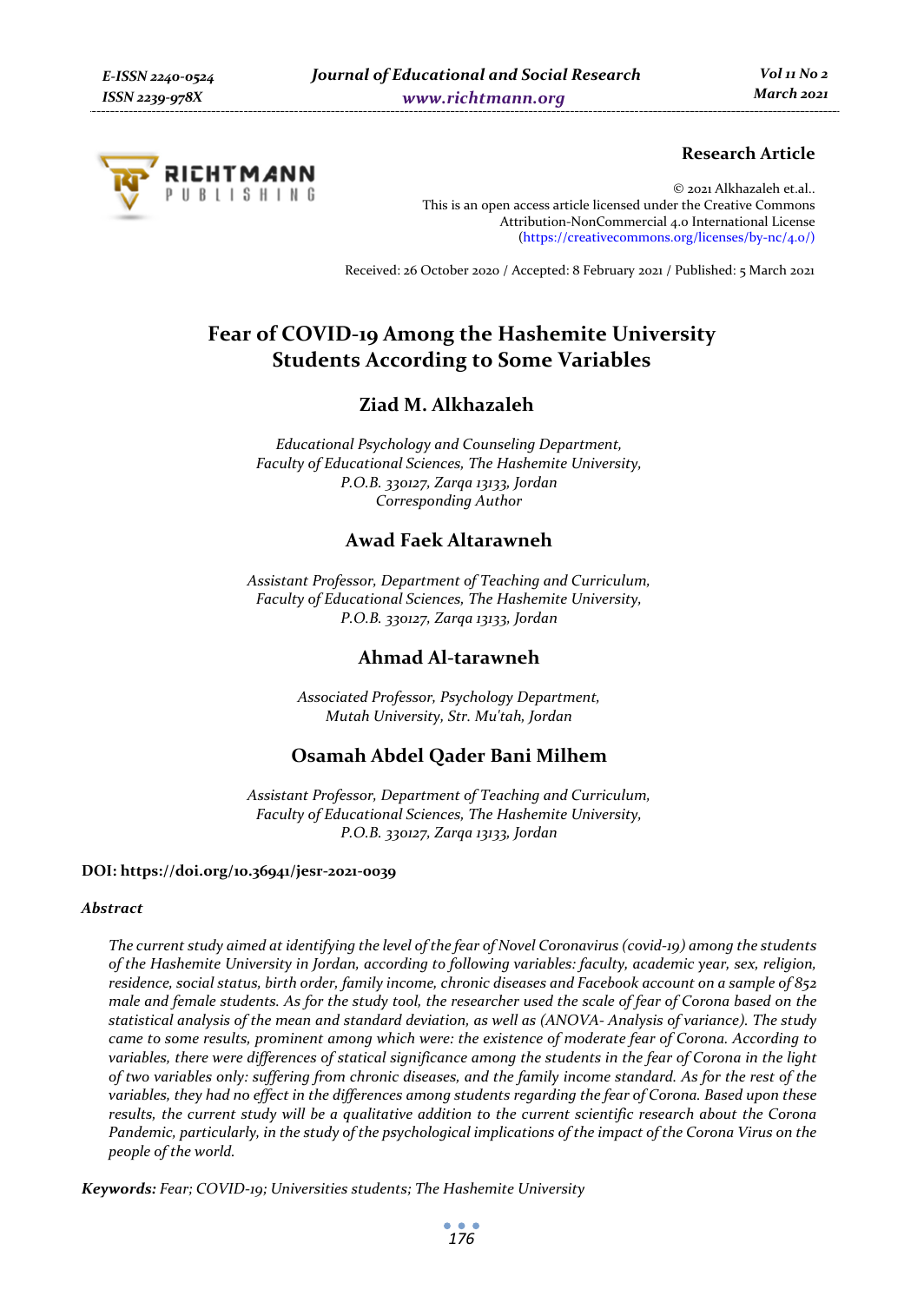#### **1. Introduction**

No one can ignore the real meaning of the COVID-19 effect on the whole world. The international communities, have so far, witnessed a huge suffering in confronting this virus in every walks of life for the individual and institutions affairs. There is no doubt, that the governments all around the world continents have faced difficulties in adjusting to this pandemic. The negative repercussions of the COVID-19 have had impacts on the lives of all mankind, particularly in the psychological, physical and social aspects (Holmes et al. 2020). The COVID-19 has caused a state of public panic and further decrease in the levels of mental health among the world's peoples which in turn has increased feelings of worry and fear amongst them (Alskafi, 2020).

Fear and worry are among the concepts which indicate the people's concerns and attention to maintain their health or welfare (Lin, 2020). One of the challenges to be taken into consideration is to understand the people's responses regarding how to evaluate the fear of COVID-19 (Pakpour et al, 2020). The existence of moderate level of fear contributes to an increase of social distancing and constitutes an essential factor in the prevention of the disease. This attitude is what the governments and the World Health Organization is calling for, across the world. Consequently, and from psychological perspective, fear sometimes serves as a means of protection. It warns people of some dangers and prompts them to take the necessary measures to avoid their sources, like the "Fight or Flight "response (Akhtar, 2013). Moreover, fear might function as a motivation for the individual to take steps of protection against the infection (Plamper & Lazier, 2012).

On the other hand, fear might be nonfunctional, that is when discrepancy arises between the fear and its source, that is when fear develops into phobia and disrupts the course of our daily activities, like expecting a terrorist attack or violence from strangers, or when we hear about the possibility of the existence of a dangerous disease or a new spreading virus, when we are affected by this information, we might lose some of our spontaneity to which we are daily accustomed (Svendsen, 2008).

To be a human being means that you will experience fear from time to time, for fear traces people and accompanies them along their age stages. Some types of fears chase children; others only appear in the adolescence stage and maturity (Tuan, 2013). Fear and worry were looked upon as a normal growth phenomenon for a long time for children and adolescents. But since the eighteens, the situation has gradually changed, where doctors and researchers gradually came to the conclusion, that despite the fact fear and worry do exist in most children, these symptoms might become so severe in some young people that they greatly interfere with their daily performance which necessitates the importance of diagnosing fear and worry disorders and recognizing their spread among the youth (Muris, 2007).

Fears or COVID-19 vary and differ from one developmental stage into another, due to individual's perceptions and their estimation of the volume of the threat and dangers to them. For example, a lot of children's fears are fictional but for the adults and grown-ups or mature people, fears assume real meanings such as fear of pandemics and infection (Brill, 2010). So growns up or adult's fears might help them to adapt to the new conditions or situations out of fear of everything. They for example, can recognize the historical memories of the flu pandemic in 1918 that killed more than 50 million people all over the world. Therefore, they can well realize the great effect of the biological terrorism which entails infectious factors (Magnusson & Zalloua, 2012).

University students account for the biggest proportion of the young people; hence we must pay attention to study their developmental features and their pressing or urgent needs and problems especially in such current circumstances. Therefore, the need to psychological treatment has become urgent due to the exposure of people in their different ages to high levels of terror and the fear of being infected by the pandemic, particularly given the economic cost and, social and health effects of the fear disorders (including severe or cute fears). These costs and effects are incredible or amazing. The severe fear increases the possibility of having physiological and psychological diseases such as anxiety and depression disorders (Jeffrey, 2013).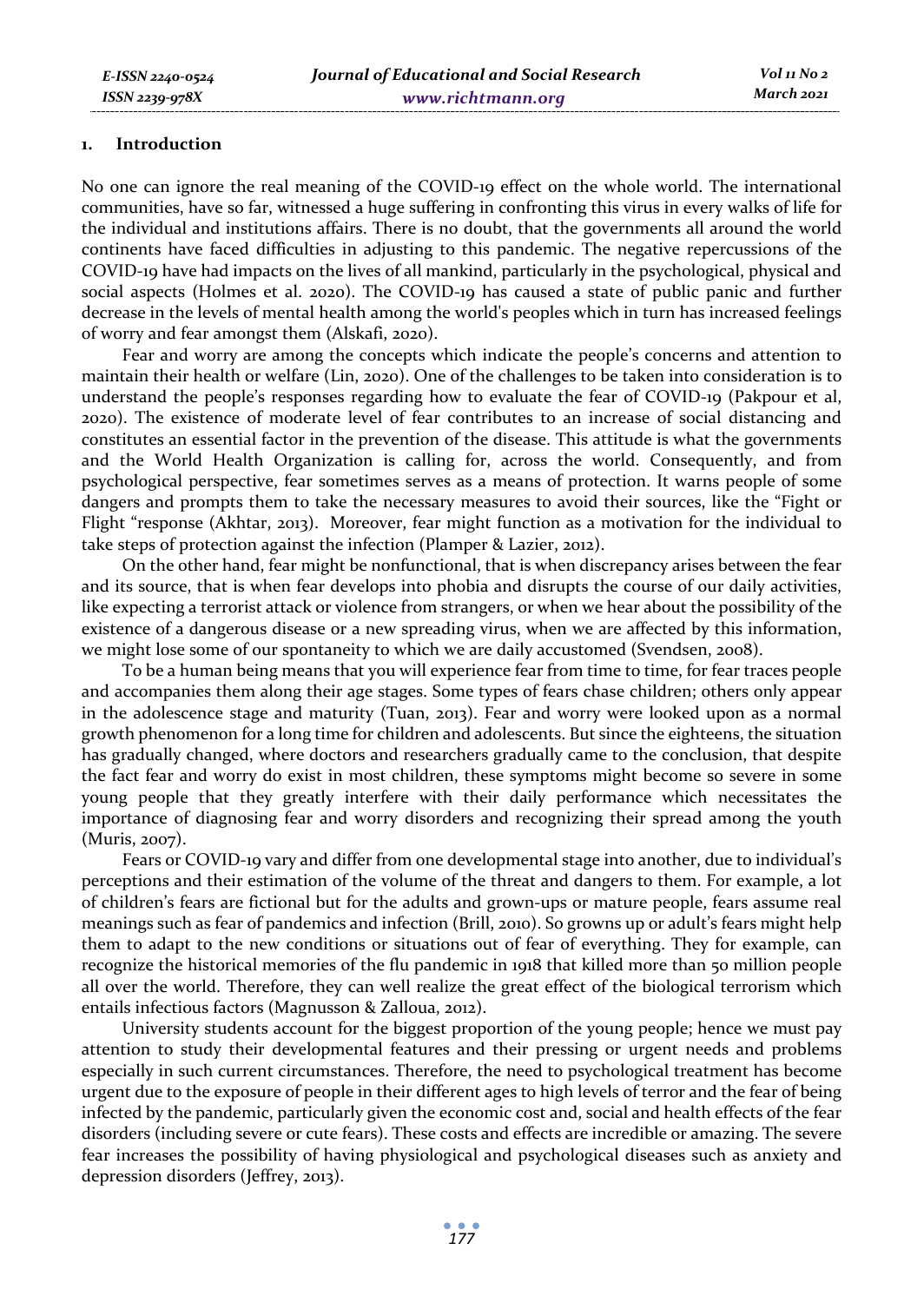#### *1.1 The Study problem*

The new COVID-19 or the so called pandemic, according to the declaration of the world Health Organization (WHO) issued on  $\mu$ <sup>th</sup> March 2020, constitutes a continuous suffering to all the world people (Cucinotta & Vanelli, 2020). Given the fact that the virus is spreading rapidly among people, all the efforts exerted in the remedial and health fields are still at stand still. This means that the fear among people is still continuous. Most countries in the world have recorded cases of infection in all age groups. AS it is agreed upon, this virus can be resisted better and more strongly by young people due to their strong immunity. But the death cases recorded by the world Health Organization included people in the youth stage. This fact may lead to an increasing fear on the part of most young people, including the students of Jordanian universities who witnessed a shift in their academic life like on line education. Therefore, the need exists to adapt to this pandemic, hence it has become necessary to evaluate the fear of Covid-19 among the university students in the light of some variables. We need to know the reasons behind the fear of this virus as well as to present the best solutions to enable the students to continue with their studies and feel satisfied with their university life.

### *1.2 The Study Questions*

- 1- What is the level of the fear of COVID-19 among the Hashemite University students?
- 2- What is the level of the fear of COVID-19 among the Hashemite University students according to some variables (faculty, academic year, sex, religion, residence, social status, birth order, family income, chronic diseases and Facebook account)?

### *1.3 The Study Significance*

The significance of this study lies in the fact of its being an attempt to identify the level of fear of the COVID -19 among the Hashemite University students, according to some important variables such as sex, place of residence, birth order, and others that may later on constitute the starting point of further research studies, especially that the subject of the current study is the focus of the whole world. Jordan is not an exception to this pandemic and is not far away of this pandemic. Jordan has witnessed several cases and even some death cases so far. The pandemic has involved all the spheres of life and it's no longer exclusive to the health sector, but its effects have extended to include all sectors at the top of which is the higher education as well as the university students.

On the other hand, the concept of fear has been considered as one of the profound psychological concepts that have caught **t**he attention of the psychologists throughout history. Fear is an emotional state that affects some people from time to time and it differs in intensity according to its resources. As it is commonly known, fear is perceived according to the estimation of the danger degree. Fear of the COVID-19 constitutes the highest degree of danger at the world level due to its danger at the present time. Therefore, the current study aspires to make a useful contribution through providing the concerned parties, tasked with the management of the Corona crises, with beneficial results and recommendations.

### **2. Methodology**

To achieve the goals of this study, the descriptive research survey method was used, whereby the researcher collected the data through introducing the study scale (Fear of Covid-19 Scale) through referring to the scale link to respond to via on line learning platforms like (Microsoft teams). The study was conducted in the summer academic term in August of the academic year 2019/ 2020.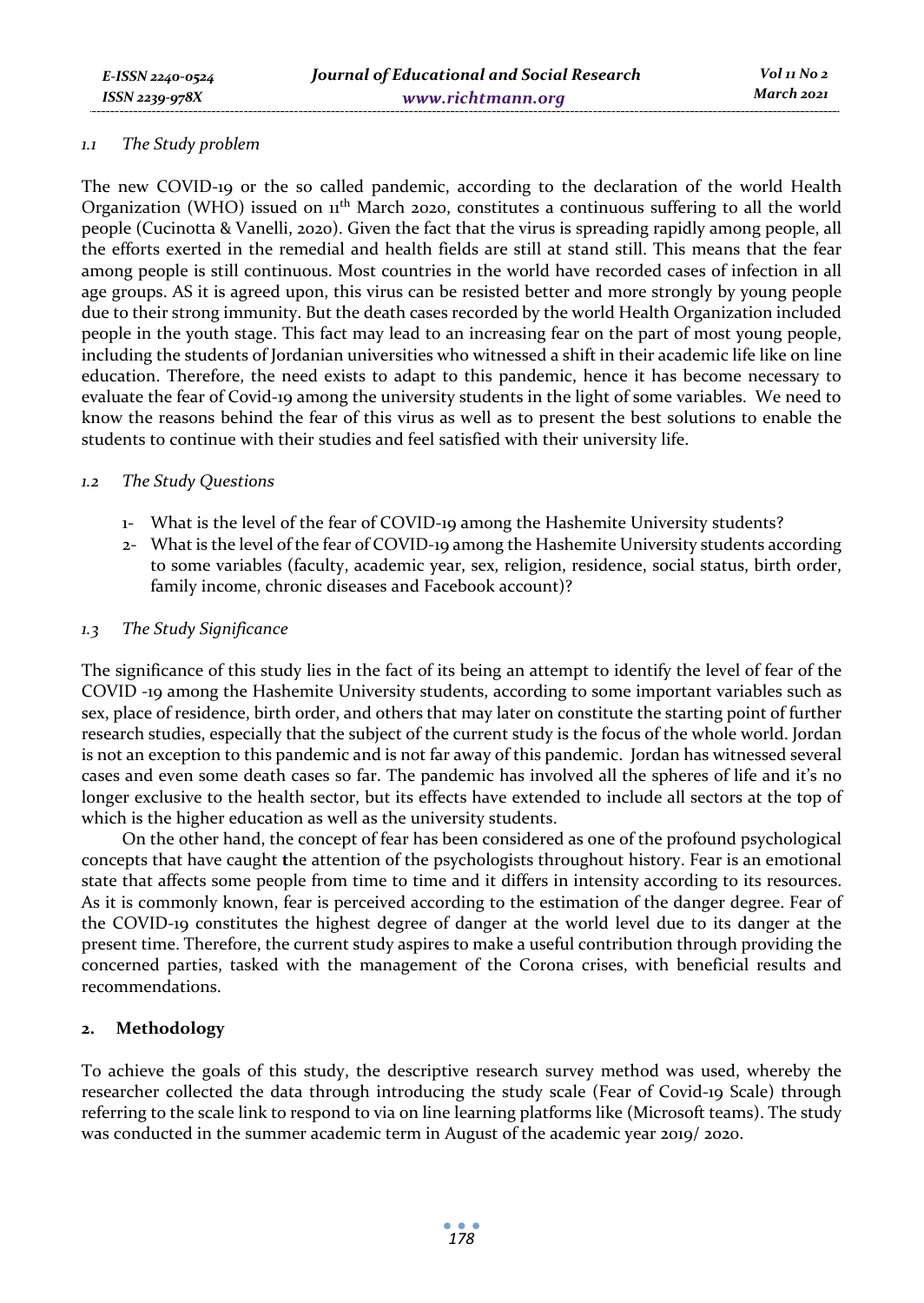#### *2.1 The Study Instrument*

The researcher used (Fear of COVID-19 Scale) developed by (Ahorsu, et al., 2020) and he adopted the scales Arabic version developed by (Alyami, et al., 2020). Followin checking the scale psychometric characteristics, the scale comprised  $7$  items, in addition to the demographic variables (type of faculty, academic year, sex, religion, place of residence, social status, birth order, family income level, suffering from chronic diseases, availability of personal Facebook account). The respondents were asked to assess their approval of the scales items. The answers' weights were distributed, according to Likert five-degree scale, starting with: strongly approve (5), approve (4), neutral (3), disapprove (2), strongly dis approve (1).

To check the scale psychometric characteristics, the internal symmetry of the items was calculated. The stability coefficient was calculated by the internal symmetry according to Cronbach's alpha. Its value was (0, 93). This value was considered appropriate for the study purposes. Based on the afore- mentioned information, it is evident that the tool is applicable and reliable to the current study in terms of both implementation and the study results

Furthermore, the statistical criterion of the scale was adopted for the purposes of the results analysis. The criterion ranged in between three groups:

From  $(1, 00 - 2, 33(low) - 2, 34 - 3, 67 (medium) - 3, 68 - 5, 00 (high)).$ 

The scale was measured through using the following equation: The highest value (5) –The lowest value (1) divided by the number of the required groups (3),  $5-1 \div 3=1,33$ , And then adding the answer (1, 33) to the end of every group.

### *2.2 Study Sample*

Study sample was distributed, according to the demographic characteristics.

**Table 1:** Frequencies and the percentages based on the study variables

|                    | <b>Categories</b>        | Frequency | Percent   |
|--------------------|--------------------------|-----------|-----------|
| Faculty            | <b>Human Faculties</b>   | 300       | 35.2      |
|                    | <b>Science Faculties</b> | 552       | 64.8      |
| Academic year      | First                    | 187       | 21.9      |
|                    | The second               | 210       | 24.6      |
|                    | The third                | 215       | 25.2      |
|                    | The fourth               | 240       | 28.2      |
| <b>Sex</b>         | Male                     | 309       | 36.3      |
|                    | Female                   | 543       | 63.7      |
| Religion           | Muslim                   | 829       | 97.3      |
|                    | Christian                | 17        | 2.0       |
|                    | Other than that          | 6         | $\cdot 7$ |
| Residence          | Town                     | 722       | 84.7      |
|                    | Camp                     | 13        | 1.5       |
|                    | Countryside and Villages | 117       | 13.7      |
| Social status      | Unmarried                | 803       | 94.2      |
|                    | Married / Engaged        | 43        | 5.0       |
|                    | Divorced / Widowed       | 6         | $\cdot 7$ |
| <b>Birth order</b> | The biggest              | 231       | 27.1      |
|                    | Middle                   | 463       | 54.3      |
|                    | smallest                 | 148       | 17.4      |
|                    | Single                   | 10        | 1.2       |
|                    |                          |           |           |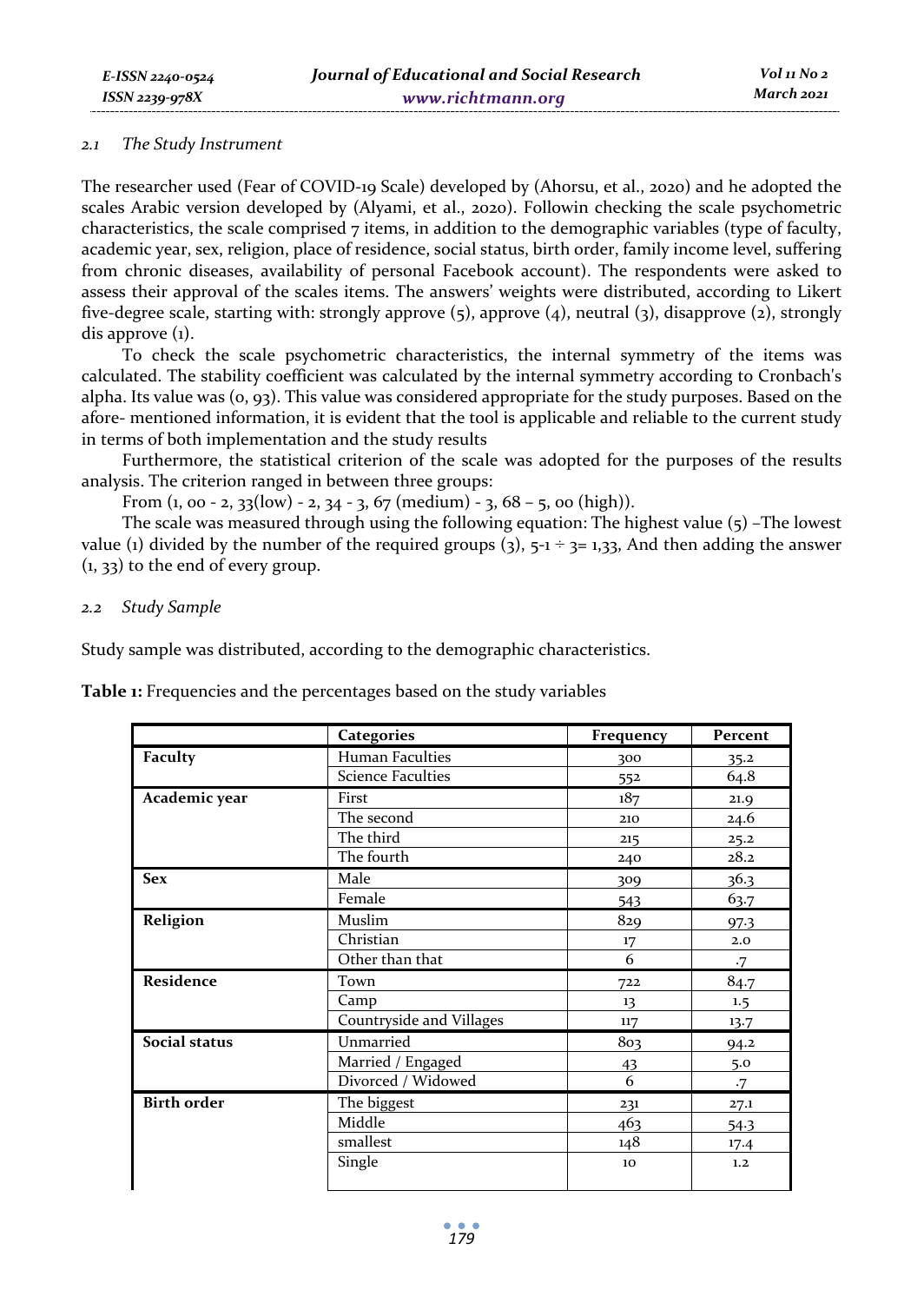|                         | <b>Categories</b> | Frequency | Percent |
|-------------------------|-------------------|-----------|---------|
| <b>Family income</b>    | High              | 52        | 6.1     |
|                         | Medium            | 654       | 76.8    |
|                         | Low               | 146       | 17.1    |
| <b>Chronic diseases</b> | Yes               | 40        | 4.7     |
|                         | No                | 812       | 95.3    |
| <b>Facebook account</b> | Yes               | 814       | 95.5    |
|                         | No                | 28        | 4.5     |
|                         | Total             | 852       | 100.0   |

### **3. Results and Discussion**

#### *3.1 Question 1:*

What is the level of fear of COVID-19 among the Hashemite University students?

To answer this question, mean and the standard deviation for the responses of the study sample were calculated on the scale of the covid-19. They were as follows:

**Table 2:** Mean and the standard deviation of the study sample responses on the COVID-19 scale in descending order according to their arithmetic mean

| Items<br>arrange<br>according to<br>the averages | Items arrange<br>According<br>to the scale | Fear of COVID-19 Items                                                                      | Mean | Std.<br><b>Deviation</b> | Fear<br>level |
|--------------------------------------------------|--------------------------------------------|---------------------------------------------------------------------------------------------|------|--------------------------|---------------|
|                                                  | $\overline{2}$                             | It makes me uncomfortable to think about Corona                                             | 3.13 | 1.242                    | Medium        |
| $\overline{2}$                                   | 5                                          | When I watch news and stories about Corona on social<br>media, I become nervous or anxious. | 3.10 | 1.260                    | Medium        |
|                                                  | 1                                          | I am most afraid of Corona                                                                  | 3.08 | 1.182                    | Medium        |
| 4                                                | 4                                          | I am afraid of losing my life because of Corona                                             | 2.58 | 1.302                    | Medium        |
| 5                                                | 7                                          | My heart races or palpitates when I think about getting<br>Corona.                          | 2.26 | 1.269                    | Low           |
| 6                                                |                                            | My hands become clammy when I think about Corona                                            | 2.07 | 1.149                    | Low           |
| 7                                                | 6                                          | I cannot sleep because I'm worrying about getting<br>Corona.                                | 2.00 | 1.146                    | Low           |
|                                                  |                                            | Total                                                                                       | 2.60 | 1.031                    | Medium        |

Table 2 shows that the mean ranged between  $(2.00 - 3.13)$ . Item 2 stipulating "I feel uncomfortable when I think of the COVID -19 "came in the first place with arithmetic mean of (3.13), while item no. 6 stipulating "I can't sleep because of the worry of getting infected with the COVID-19 was "in the last place with mean of (2.00). The total mean of the scale was (2.60).

This result is explained in the light of the pandemic state witnessed by the world. The echo of the pandemic is still around. The Feeling of being uncomfortable represents a normal emotional state as a reaction to the eminent threat resources that individuals expect as in the case of fear of covid-19 of which its direct and indirect psychological and social effects are obvious on the individual's mental health. In addition , the government measures to curb the spread of the pandemic such as quarantine and social distancing , as well as ,its economic and social repercussions , experienced by the Jordanian families , have resulted in crises in the social system (United Nations Development Programme, 2020) Therefore , different feelings of anxiety , sadness, rage, fear, frustration, upset, helplessness and feeling of guilt in the individuals of the same society , are likely to increase (Mamun and Griffiths, 2020).

Moreover, if we look at the limited cases of disease and death among the Hashemite U university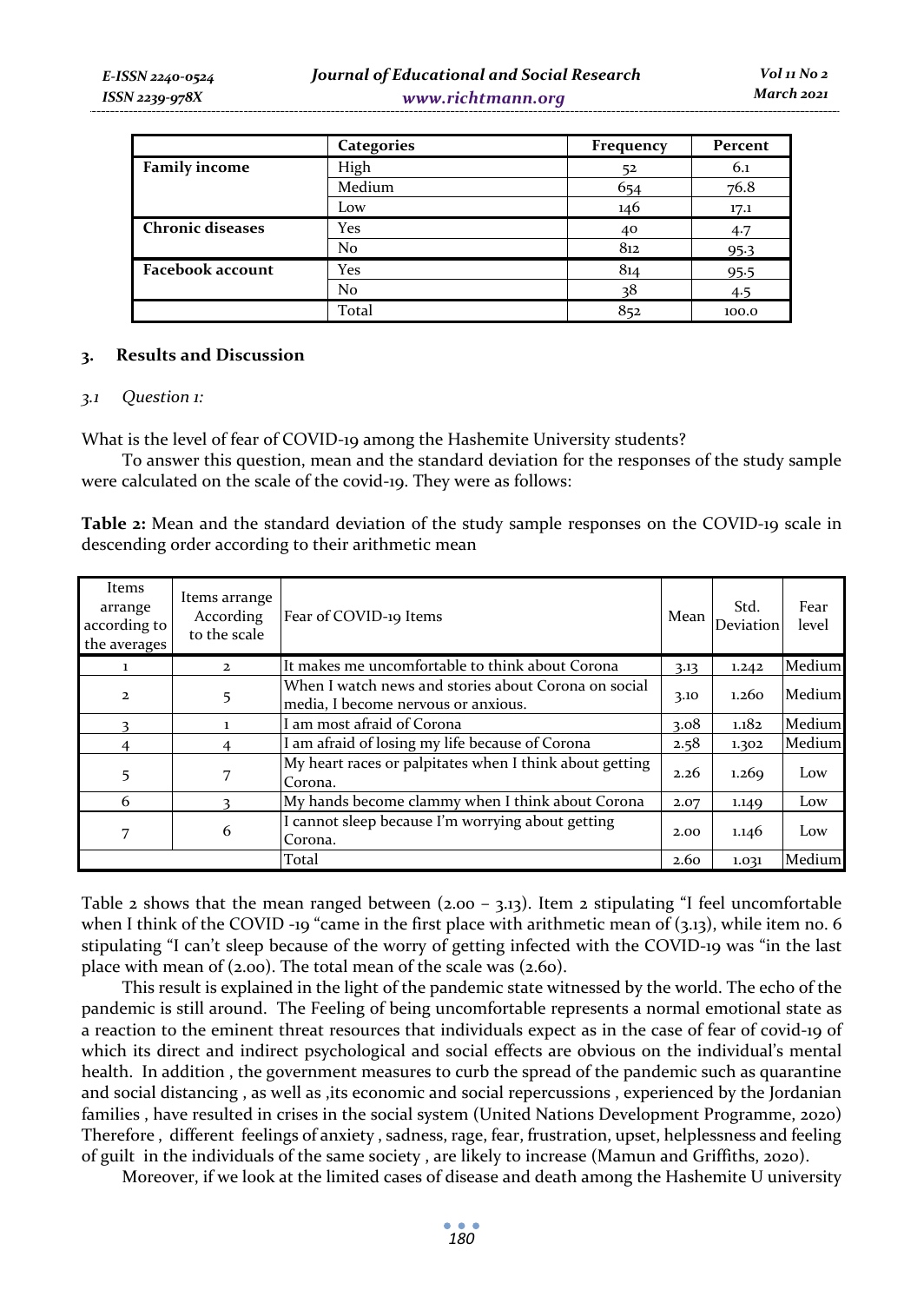| E-ISSN 2240-0524    | Journal of Educational and Social Research | Vol 11 No 2 |
|---------------------|--------------------------------------------|-------------|
| $ISSN$ 2239-97 $8X$ | www.richtmann.org                          | March 2021  |

students, referring to the statistical curve of the total COVID-19 cases starting from 15<sup>th</sup> February to August 2020 (the date the study finished) (World Health Organization, 2020), we could present explanation of the lower limit indicators of the fear mean of COVID-19 among the students. This was referred to in one of the previous studies (Hawari, et al., 2020).

On the other hand, if we look closely at table 2, we can notice that items  $(3,7)$  which reflects the physical aspect, appeared consecutively at the end of the means order and they are low in the scale, compared to the other items representing the psychological aspect. This is a strong indication that the physical symptoms were not concurrent with the psychological symptoms which means that fear among the students remain at its lowest levels. In addition, the physical symptoms or as it is called the manifestations of panic if they appear, might come accidentally for any disorder related to the meaning of worry or fear (Becker, et, al., 2007). The results of this study is in consistent with the study (Duman, 2020; Gristenko, et, al., 2020; Lee & You, 2019). But it differs from the study (Wang & Zhao, 2020) about the level of the fear of COVID-19 among the universities students.

#### *3.2 Question 2:*

Are there statistically significant differences at the level of significance ( $\alpha \leq 0$ ,  $\sigma$ ) in the study sample responses of to the scale of fear of COVID-19 among the Hashemite University students that are attributable to the variable of (faculty, academic year, sex, religion, residence, social status, birth order, family income, chronic diseases and Facebook account).

To answer this question, mean and standard deviations were calculated for the responses of the study sample according to variables (type of faculty, academic year, sex, religion, place of residence, social status, birth order, family income level, availability of personal Facebook account, and suffering from chronic diseases). The tables below demonstrate that.

- (faculty, Sex, Facebook account, chronic disease).

**Table 3:** Mean and the standard deviation and "T-test" of the effect (type of faculty, sex, availability of personal Facebook account, and suffering from chronic diseases) on the study sample responses

| Variables                                                     | Categories               | Number | Mean | Std. Deviation |           | df  | Sig.    |
|---------------------------------------------------------------|--------------------------|--------|------|----------------|-----------|-----|---------|
|                                                               | Human Faculties          | 300    | 2.65 | $-955$         | .985      | 850 | $-325$  |
|                                                               | <b>Science Faculties</b> | 552    | 2.58 | 1.071          |           |     |         |
|                                                               | Male                     | 309    | 2.54 | 1.181          | $1.342 -$ | 850 | .180    |
|                                                               | Female                   | 543    | 2.64 | .935           |           |     |         |
|                                                               | Yes                      | 814    | 2.59 | 1.022          | $1.438 -$ | 850 | .151    |
| Faculty<br><b>Sex</b><br>Facebook account<br>Chronic diseases | N <sub>o</sub>           | 38     | 2.84 | 1.211          |           |     |         |
|                                                               | Yes                      | 40     | 3.24 | 1.367          | 4.054     | 850 | $.000*$ |
|                                                               | No                       | 812    | 2.57 | 1.003          |           |     |         |

Table (3) shows that there were no differences of statistical significance at the level of significance ( $\alpha$ =0, 05) attributed to the effect of (type of faculty, sex, availability of personal Facebook account. suffering from chronic diseases) on the study sample responses on the COVID-19 scale among the Hashemite University students. This result can be explained for every variable, separately. First, for the type of faculty (scientific or literary), there were no differences of statistical significance in the level of means of fear among the students. We can attribute that to the reality the virus imposes on the world as a whole. The clinical image of this virus nature is still unclear. There are random clinical experiments on the proposed treatments (Perez-Belmonte, et al,. 2020). The circulated information about the pandemic is about its symptoms only, which is known to the public. Moreover, the world has not been able to find an effective vaccine for this virus. The doctors and scientists are still working to find the cure at fast pace (El Tabaa & El Tabaa, 2020; Singh, et al., 2020). Therefore, students of all fields of study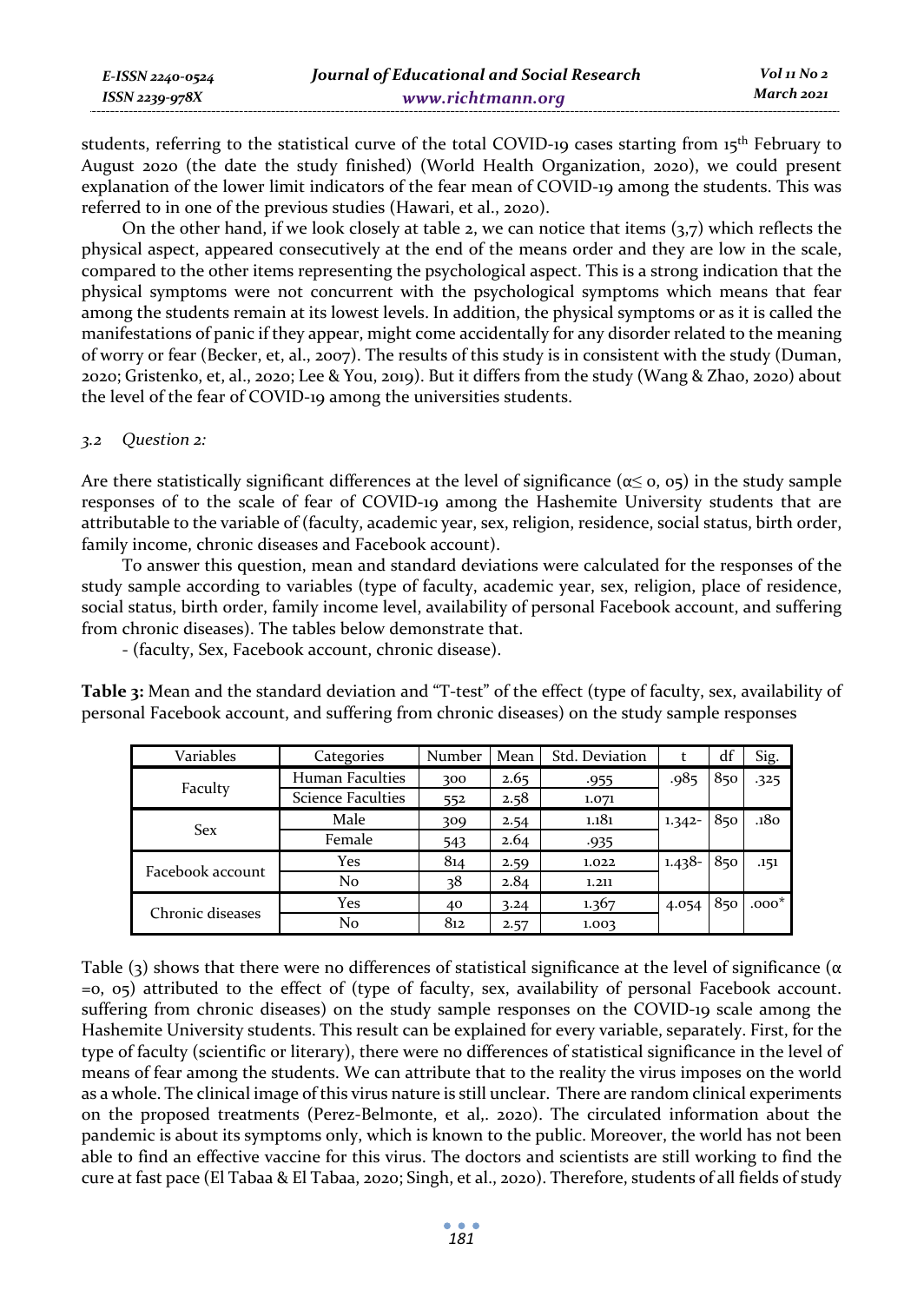perception of fear of covid-19 as a source of threat are the same. These results are in agreement with a Jordanian study conducted on students of medical and non- medical fields (Alzoubi, et al., 2020).

As for the variable of gender, which has no effect of statistical significance in the fear of COVID-19 for males and females, this can be attributed to the type of infection. The cases recorded included both sexes. This reason might explain the proximity level of fear in both sexes. In addition, male and female students have the same interests and inclinations. They are similar in several aspects.

Men and women, in any culture, are more similar than different in most behavioral dimensions. There might be more differences in the same sex more than between sexes. This thing is applicable to the special abilities and verbal intelligence and many other characteristics (Eagly, et al., 2004). In addition, students practice a unified behavioral role. Males and female are working under the umbrella of being academic student only. There are more than 95% of the university students without materialistic burdens or responsibilities, and with no family affiliations to their children. They have not made a family yet. They have not reached the role of parenthood, which might make them feel worried or concerned about their children. This result is in harmony with that of (Cao, et al., 2020). But it is in contrast with the study of (Reznik, et al., 2020). As for the variable (did the student have a personal Facebook account) which had no effect of statistical significance in the fear of COVID-19, the result can be explained in the light of the plethora of resources from which students can obtain any item of information about this pandemic, for example, the T.V or telephones application (WhatsApp). In addition, a student can be familiar with up to date information about the COVID-19, through his family, given that all families in Jordan have mobile phone by which students can operate news applications. Every person can make Facebook account easily (Neal, 2012). In the light of the Jordanian government measures, during the quarantine, students could share information and news about the daily statistics of the COVID-19 whether through official or non- official sources like the social media platforms, without need to have their own Facebook account. Often the circulated information via the Facebook is similar to that in both official resources to which every person can get. Therefore, it can be said that the emotional state of the fear of the COVID-19 is the same among the students. Moreover, the role of the social media in spreading fear and anxiety among people in the COVID-19s crisis cannot be ignored, especially, among the young people (Ahmad & Murad, 2020; Anzar.et al., 2020; Depoux, et al., 2020).

On another side, table (3) showed the existence of differences with statistical significance at level of significance (α = 0.05) that was attributable to the variable (suffering from chronic diseases) in the study sample responses to the COVID-19 fear scale among the Hashemite University students. The differences were in favor of (yes) group, that's those who suffered from chronic diseases.

This result can be explained in the light of circulated information regarding the physiological structure of the immune system which might be affected in case counter and destructive bodies like COVID-19 entered the body. As it is known, immune deficiency, on the part of some individuals makes them more likely to be infected than others (Sompayrac, 2015). This fact is known to the students having previous record with chronic disease, leading them to be more afraid of COVID infection, compared to their healthy counterparts. This result is consistent with the study (Bitan, et al., 2020; Naser, et al., 2020; Ozdin & Ozdin, 2020).

- (Academic year, religion, residence, social status, birth order, family income)

**Table 4:** The arithmetic means and standard deviations for the effect of (academic year, religion, place of residence, social status, birth order, and family income level) on the study sample responses.

| Variables     | Categories | Number | Mean | Std. Deviation |
|---------------|------------|--------|------|----------------|
| Academic year | First      | 187    | 2.57 | -985.          |
|               | The second | 210    | 2.60 | 1.071          |
|               | The third  | 215    | 2.64 | 1.042          |
|               | The fourth | 240    | 2.60 | 1.028          |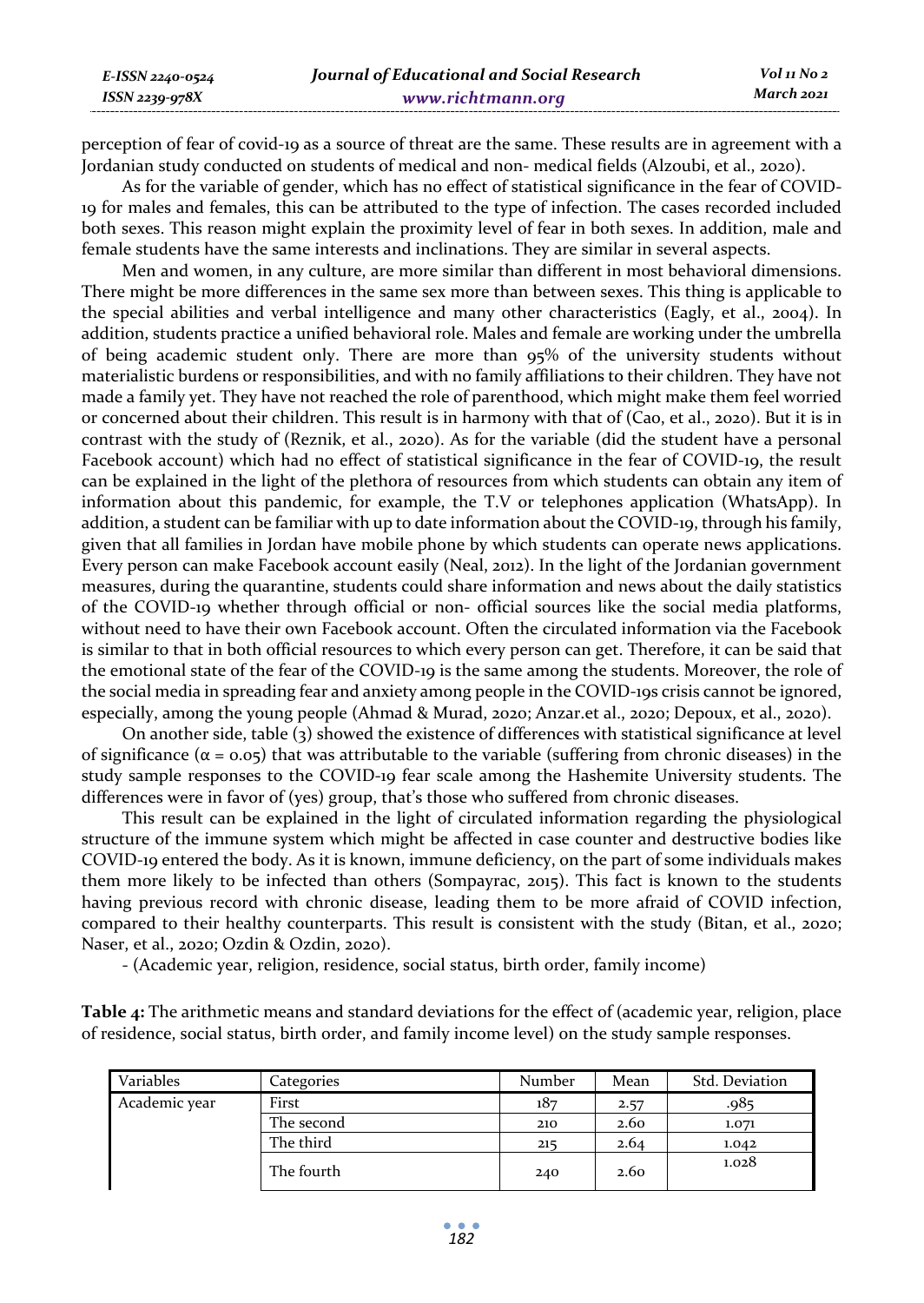| Variables     | Categories               | Number | Mean | Std. Deviation |
|---------------|--------------------------|--------|------|----------------|
| Religion      | Muslim                   | 829    | 2.61 | 1.029          |
|               | Christian                | 17     | 2.45 | 1.162          |
|               | Other than that          | 6      | 1.88 | .708           |
| Residence     | Town                     | 722    | 2.60 | 1.029          |
|               | Camp                     | 13     | 2.37 | .638           |
|               | Countryside and Villages | 117    | 2.66 | 1.082          |
| Social status | Unmarried                | 803    | 2.60 | 1.029          |
|               | Married / Engaged        | 43     | 2.76 | 1.072          |
|               | Divorced / Widowed       | 6      | 1.86 | .885           |
| Birth order   | The biggest              | 231    | 2.59 | 1.067          |
|               | Middle                   | 463    | 2.58 | 1.007          |
|               | smallest                 | 148    | 2.66 | 1.036          |
|               | Single                   | 10     | 3.04 | 1.278          |
| Family income | High                     | 52     | 2.26 | .947           |
|               | Medium                   | 654    | 2.61 | .989           |
|               | Low                      | 146    | 2.71 | 1.214          |

Table (4) shows a superficial discrepancy in mean and the standard deviation for the responses of the study sample on the scale of COVID-19 among the Hashemite University students due to the difference of variable groups (academic year, religion, place of residence, social status, birth order, family income level). To clarify the significance of the statical differences in the arithmetic means, the Hexagonal Variance Analysis was used in Table (5).

**Table 5:** ANOVA-analysis of variance of the effect of (Academic year, Religion, residence, Social status, birth order, family income) on the study sample responses

| Source        | Type III Sum of Squares | df           | Mean Square | F     | Sig.    |
|---------------|-------------------------|--------------|-------------|-------|---------|
| Academic year | .871                    | 3            | .290        | .275  | .843    |
| Religion      | 2.873                   | $\mathbf{z}$ | 1.437       | 1.362 | .257    |
| Residence     | 1.206                   | $\mathbf{z}$ | .603        | .572  | .565    |
| Social status | 4.723                   | $\mathbf{z}$ | 2.362       | 2.239 | .107    |
| Birth order   | 7.058                   | 3            | 2.353       | 2.230 | .083    |
| Family incom  | 7.544                   | $\mathbf{z}$ | 3.772       | 3.576 | $.028*$ |
| Error         | 882.823                 | 837          | 1.055       |       |         |
| Total         | 905.258                 | 851          |             |       |         |

Table (5) shows nonexistence of statistically significant difference s at ( $\alpha$  = 0.05) attributable to the variables (academic year, religion, place of residence, social status, and order in birth) on the fear of the COVID-19 scale among the Hashemite University students.

To explain the relevant variable results as in Table (5) starting from the variable (academic year) There was no difference in the fear of COVID-19 among the Hashemite University students in their different academic stages. This reason is that the students belong to the stage of youth as Erikson calls "the stage of youth" (Walker, 2012). Students in the first up to the fourth year in the university are close in age with similar needs, capacities and developmental abilities. On the other hand, we may find that they are also similar in their concerns, expectations, and their perceptions of themselves, the world and others. Moreover, university students of all ages realized well that the virus could pose a threat to the individual health. Findings of some studies indicated that fear of the COVID-19 was not exclusive to a specific age (Sakib, et al. ,2020). This result came in contrast with the study of (Martinez- Lorca, et al,.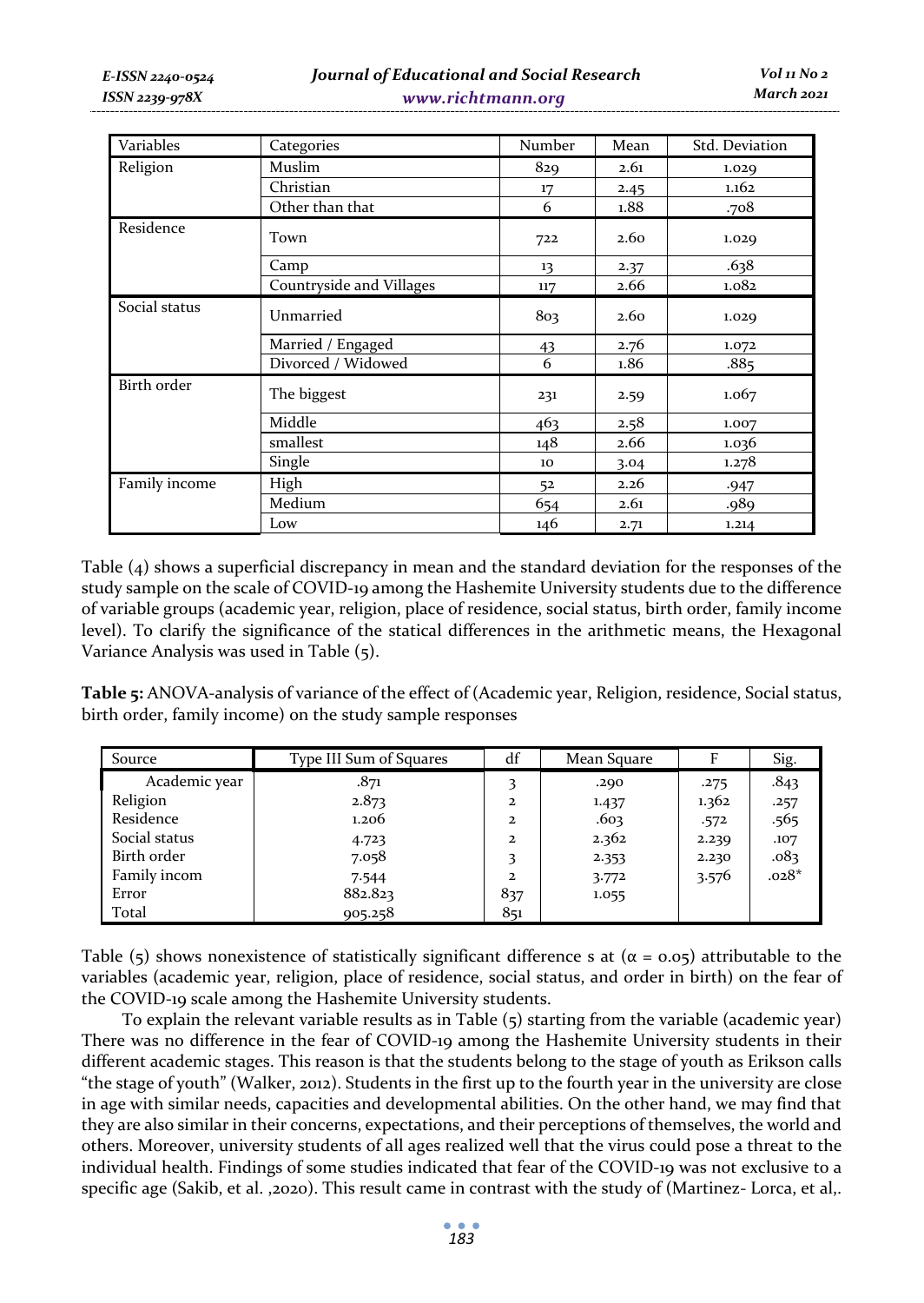#### 2020).

As for the variable of (religion), there were no differences of statistical significance for its effect in the fear of COVID-19. This finding may be attributed to the concept of "pandemic". The COVID-19 effects have involved the whole world with no discrimination between races or religions (Isiko, 2020; Shibambu & Egunjobi, 2020).

As for the variable (place of residence), there were no differences of statistical significance in the fear of COVID-19 among the Hashemite University students, according to the place of residence (city, camp, countryside, village). This result can be explained in the light of the small size of the area of Jordan where the village residents can reach the city in short time. Moreover, there is geographical proximity between the villages and cities, for example, Sukna Camp is adjacent to the villages and countryside. So the student residing in the city can catch the disease in case of going shopping or doing any outdoor s activity. In short, place of residence might not be medium factor in catching COVID-19 and this result is consistent with the study (Bakioglu, et al., 2020), but it is inconsistent with the study (Fitzpatrick, et al., 2020) which showed that there was no difference in the fear of COVID-19, according to the place of residence or the place of infection.

The result that there was no difference in the fear of COVID-19 among the Hashemite University, according to the variable of social status (single, married, fiancée, divorced, widower) can be explained due to the culture, traditions, and values governing the Jordanian society. It is commonly agreed upon, that Jordanians keep their historical heritage which promotes the principles of solidarity support. Showing mercy and family bondage. This comes as a reflection of Islam which constitutes the basic religion in Jordan. Under these noble principles, there is no difference between the single and married or the divorced and widower in terms of the fear of COVID-19, due to the fact that each one of them has the same feelings towards his life and that of his relatives. The single, divorced, widower, or even the married person might not have children, yet they still have family affiliations.

The family and the origin family they feel worried about them self, their families' relatives, in case of any harm or distress. As commonly known, the family bondage is strong and deep- rooted in the Jordanian society and that it takes the form of close, broad and profound physical contacts. Hence, fear or worry about infection has strong existence among the members of the Jordanian society, regardless of their social status. This result came consistent with the study (Blbas, et al.,2020; Vahedian-Azimi, et al.,2020). Yet it doesn't conform with the study (Doshi, et al., 2020).

On the other hand, there was no difference of statistical significance in the fear of COVID-19 among the Hashemite University students, according to the variable (birth order) which is defined as the order of the individual according to age among sibling's. Alder, a theorist in the analytical psychology, sees that birth order constitutes the base of psychological component of the individual personality, being affected by the parental treatment methods from childhood. Therefore, the individual feels, behaves, and thinks, according to life style ones adopted in his family environment (Carlson, et al., 2011). Feeling of fear or threat from COVID-19 in a member of the family, regardless of birth order, is affected or influenced by the general state of the family feelings. Moreover, the (WHO) has described covid-19 as a pandemic (Anjorin, 2020; Helmy, 2020; Patra, et al., 2020). due to its extensive widespread, where its cases involved all the world societies, its psychological and materialistic effect has not been exclusive to an important or ordinary or lonely person. Hence, the students with different birth order had approximate levels of fear of COVID-19.

As for the result which came to the contrary, according to the previous variables, it may be attributed to the existence of differences of statistical significance at  $\alpha$ =0.05) it is attributed to the variable (family income level) on the COVID fear Scale among the Hashemite University students. To show the dual differences of statistical differences among the arithmetic means, the post comparisons were used in a "Scheffe' Test" as shown in Table (6).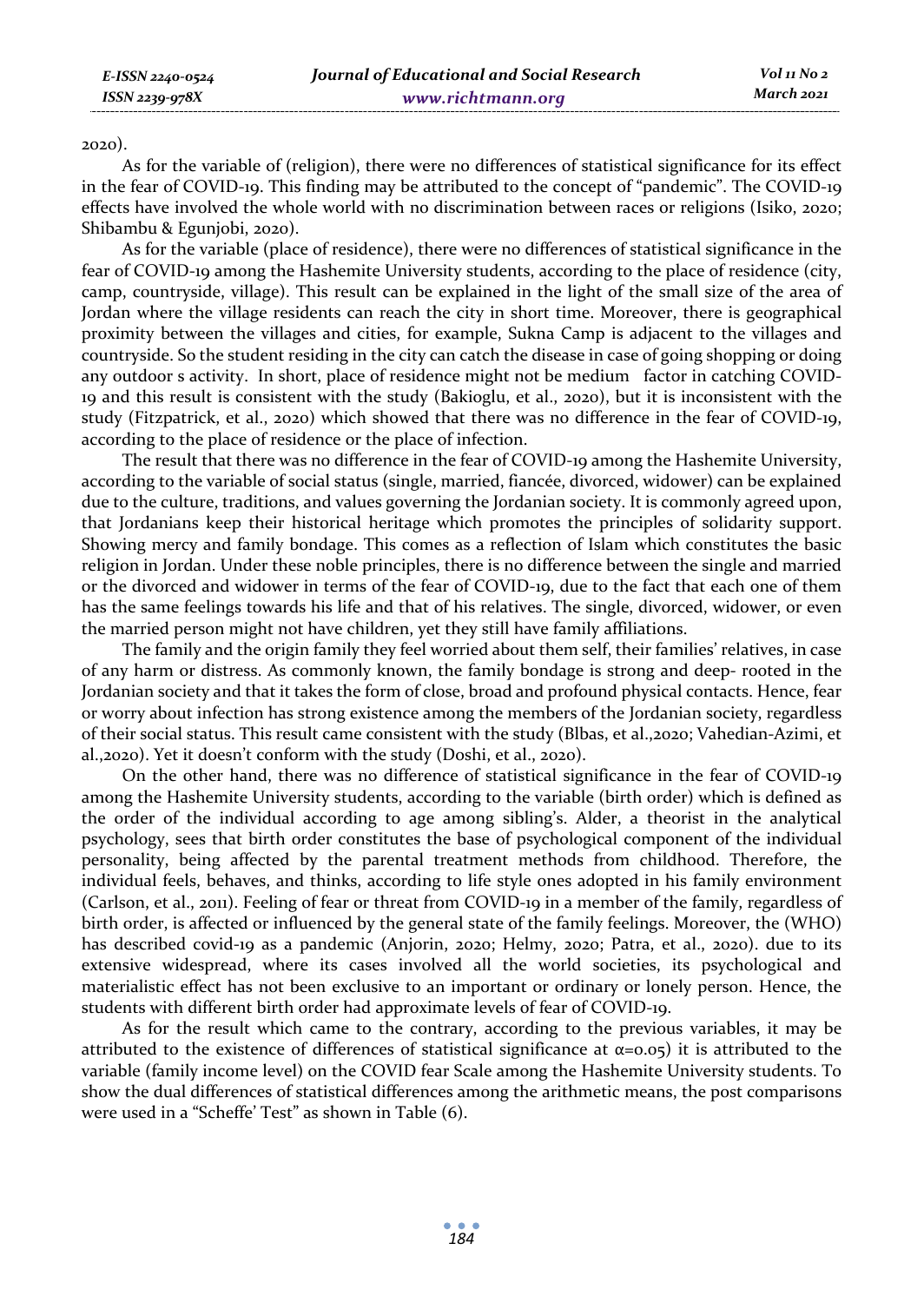**Table 6:** Post- comparisons in a "Scheffe' Test" Method way of the effect of family income level on the study sample responses

| Categories | Mean | High | Medium      | Low |
|------------|------|------|-------------|-----|
| High       | 2.20 |      |             |     |
| Medium     | 2.01 | 34   |             |     |
| Low        | 2.71 |      | $\cdot$ .11 |     |

As seen in the table above, there are differences of statistical significance ( $\alpha$  = 0.05) for the groups of the variable (family income level) Between the low group from one hand and the high group from the other hand. Differences were in favor of the low group.

This result can be explained in the light of the economic aftermaths caused by the COVID-19 Pandemic. It is clear that the study sample included the Hashemite University students who depended on their families for the costs of their education especially their study fees. Therefore, it is expected that the students in the low income group would fear of the COVID -19, especially, if the family breadwinner belongs to the day-to-day workers. The group of day-to-day workers was affected by the long-period lockdown measures taken by the Jordanian government. As this group doesn't have fixed or constant income they felt worried and stressed about the way they could secure the family monthlyrequirements. This result was in harmony with the study (Mahmud, et al., 2020; Mani, et al., 2020). In addition, fear of poverty is an overt threat to many people (Kacmarova, et al., 2019).

### **4. Conclusion**

All Jordanian society spectra have been affected by the COVID-19. In the context of the higher education, in particular, the university students have experienced government measures leading to on line education. Hence, we have to understand the psychological responses and the emotional state of the students regarding the level of fear of the COVID -19 in the light of some important variables like gender and others. This is the aim of this study which constitutes an essential addition to the scientific research to study this multi-dimensional phenomenon. The study results revealed a medium level of fear from the COVID-19 which might later on increase or decrease in the light of the cases that might be witnessed in Jordan.

### **5. Acknowledgments**

The researcher is grateful to all Hashemite University students who answered the COVID -19 fear scale. He also would like to extend his thanks and appreciation to all those who have contributed to facilitate his research mission, particularly, his dear colleges who showed their readiness to share the scale via the social media. He would also like to express his deep appreciation and love to the Hashemite University for using the electronic windows by which the researcher could upload the scale through using on line learning platforms to accomplish the study.

# **References**

- Ahmad, A., & Murad, H. (2020). The Impact of Social Media on Panic During the COVID 19 Pandemic in Iraqi Kurdistan: Online Questionnaire Study. *Journal of Medical Internet Research*, 22(5), 1-12. Retrieved from. doi: 10.2196/19556
- Ahorsu, K., Lin, Y., Imani, V., Saffari, M., Griffiths, D., & Pakpour, H. (2020). The fear of COVID-19 scale: development and initial validation. *International Journal of Mental Health and Addiction*. Retrieved from. https://doi.org/10.1007/s11469-020-00270-8
- Akhtar, S. (2013). *Fear : A Dark Shadow Across Our Life Span*. Taylor & Francis Group. Retrieved from. http://ebookcentral.proquest.com/lib/hashemiteu ebooks/detail.action?docID=1589056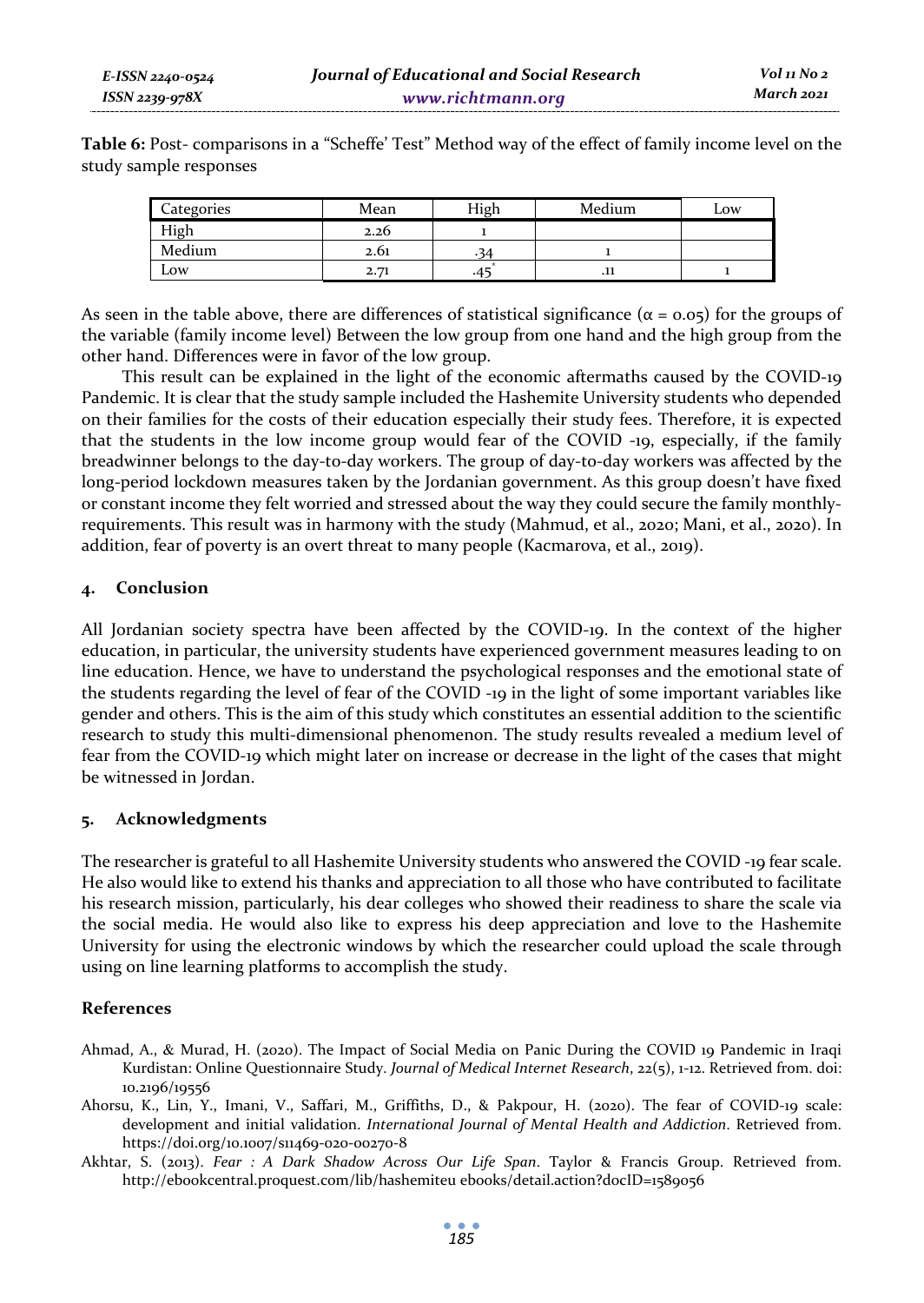- Alskafi, F. (2020). Family Adjustment to the home quarantine in the COVID-19 Era. *Social and Humanitarian Generation Magazine*, 63, 9-30.
- Alyami, M., Henning, M., Krägeloh, C., & Alyami, H. (2020). Psychometric Evaluation of the Arabic Version of the Fear of COVID-19 Scale. *International Journal of Mental Health and Addiction*. Retrieved from. https://doi.org/10.1007/s11469-020-00316-x
- Alzoubi, H., Alnawaiseh, N., Al-Mnayyis, A., Abu- Lubad, M., Aqel, A., & Al-Shagahin, H. (2020). COVID-19 Knowledge, Attitude and Practice among Medical and Non-Medical University Students in Jordan. *Journal of pure and applied microbiology*, 14(1), 17-24.
- Anjorin, A. (2020). The coronavirus disease 2019 (COVID-19) pandemic: A review and an update on cases in Africa. *Asian Pacific Journal of Tropical Medicine*. 13(5), 199-203. Retrieved from. DOI: 10.4103/1995-7645.281612
- Anzar, W., Baig, Q., Afag, A., Taheer, T., & Amar, S. (2020). Impact of Infodemics on Generalized Anxiety Disorder, Sleep Quality and Depressive Symptoms among Pakistani Social Media Users during Epidemics of COVID-19. *Merit Research Journal of Medicine and Medical Sciences*. 8(3), 069-073. Retrieved from. DOI: 10.5281/zenodo.3727246
- Bakioglu, F., Korkmaz, O., & Ercan, H. (2020). Fear of COVID-19 and Positivity: Mediating Role of Intolerance of Uncertainty, Depression, Anxiety, and Stress. *International Journal of Mental Health and Addiction*. Retrieved from. doi: 10.1007/s11469-020-00331-y
- Becker, J., Berkley, K., Geary, N., Hampson, E., Herman, J., & Young, E. (2007). *Sex differences in the brain: from genes to behavior*. Oxford University Press, Incorporated. ProQuest Ebook Central, http://ebookcentral.proquest.com/lib/hashemiteu-ebooks/detail.action?docID=415757
- Bitan, D., Grossman-Girona, A., Bloch, Y., Mayer, Y., Shiffman, N., & Mendlovic, S. (2020). Fear of COVID-19 scale: Psychometric characteristics, reliability and validity in the Israeli population. *Psychiatry Research*. 289. Retrieved from. https://doi.org/10.1016/j.psychres.2020.113100
- Blbas, H., Aziz, K., Nejad, S., & Barzinjy, A. (2020). Phenomenon of depression and anxiety related to precautions for prevention among population during the outbreak of COVID-19 in Kurdistan Region of Iraq: based on questionnaire survey. *Journal of Public Health: From Theory to Practice*. Retrieved from. https://doi.org/10.1007/s10389-020-01325-9
- Cao, W., Fang, Z., Hou, G.,Han, M., Xu, X., & Zheng, J. (2020). The psychological impact of the COVID-19 epidemic on college students in China. *Psychiatry Res*. 287:112934. Retrieved from. doi: 10.1016/j.psychres.2020.112934
- Carlson, J., & Maniacci, M. (2011). *Alfred Adler Revisited*. Taylor & Francis Group. Retrieved from. ProQuest Ebook Central, http://ebookcentral.proquest.com/lib/hashemiteu-ebooks/detail.action?docID=957570
- Cucinotta, D., & Vanelli, M. (2020). WHO declares COVID-19 a pandemic. *Acta Bio-Medica: Atenei Parmensis*, 91(1), 157–160. https://doi.org/10.23750/abm.v91i1.9397
- Depoux, A., Martin, S., Karafillakis, E., Preet, R., Wilder-Smith, A., & Larson, H. (2020). The pandemic of social media panic travels faster than the COVID-19 outbreak. *Journal of Travel Medicine,* 27(3),1-4. Retrieved from. https://doi.org/10.1093/jtm/taaa031
- Doshi, D., Karunakar, P., Sukhabogi, J., Prasanna, J., & Mahajan, S. (2020). Assessing Coronavirus Fear in Indian Population Using the Fear of COVID-19 Scal. *International Journal of Mental Health and Addiction*. Retrieved from. https://doi.org/10.1007/s11469-020-00332-x
- Duman, N. (2020). COVID-19 fear and intolerance to uncertainty in university students. *The Journal of Social Science*. 4(10). Retrieved from. DOI: 10.30520/tjsosci.748404
- Eagly, A., Beall, A., & Sternberg, R. (2004). *The Psychology of Gender. A Division Guilford Publications*. 2<sup>nd</sup>. Retrieved from. ProQuest Ebook Central, http://ebookcentral.proquest.com/lib/hashemiteu-ebooks/detail.action?docID=306782
- El Tabaa, M., & El Tabaa, M. (2020). Targeting Neprilysin (NEP) pathways: A potential new hope to defeat COVID-19 ghost. *Biochemical Pharmacology*. 178. Retrieved from. https://doi.org/10.1016/j.bcp.2020.114057
- Fitzpatrick, K., Drawve, G., & Harris, C. (2020). Facing new fears during the COVID-19 pandemic: The State of America's mental health. *Journal of Anxiety Disorders*. 75. Retrieved from. https://doi.org/10.1016/j.janxdis.2020.102291
- Gao J, Zheng P, Jia Y, Chen H, Mao Y, Chen S, et al. (2020) Mental health problems and social media exposure during COVID-19 outbreak. *PLoS ONE.* 15(4): e0231924. Retrieved from. https://doi.org/ 10.1371/journal.pone.0231924
- Gritsenko, V., Skugarevsky, O., Konstantinov, V., Khamenka, N., Marinova, T., Reznik, A., & Isralowitz, R. (2020). COVID 19 Fear, Stress, Anxiety, and Substance Use Among Russian and Belarusian University Students. *International Journal of Mental Health and Addiction*. Retrieved from. https://doi.org/10.1007/s11469-020-00330-z
- Hawari, F., Obeidat, N., Dodin, Y., Albtoosh, A., Manasrah, R., Alaqeel, I., & Mansour, A. (2020). The inevitability of Covid-19 related distress among healthcare workers: findings from a low caseload country under lockdown. *medRxiv*. Retrieved from. doi: https://doi.org/10.1101/2020.06.14.20130724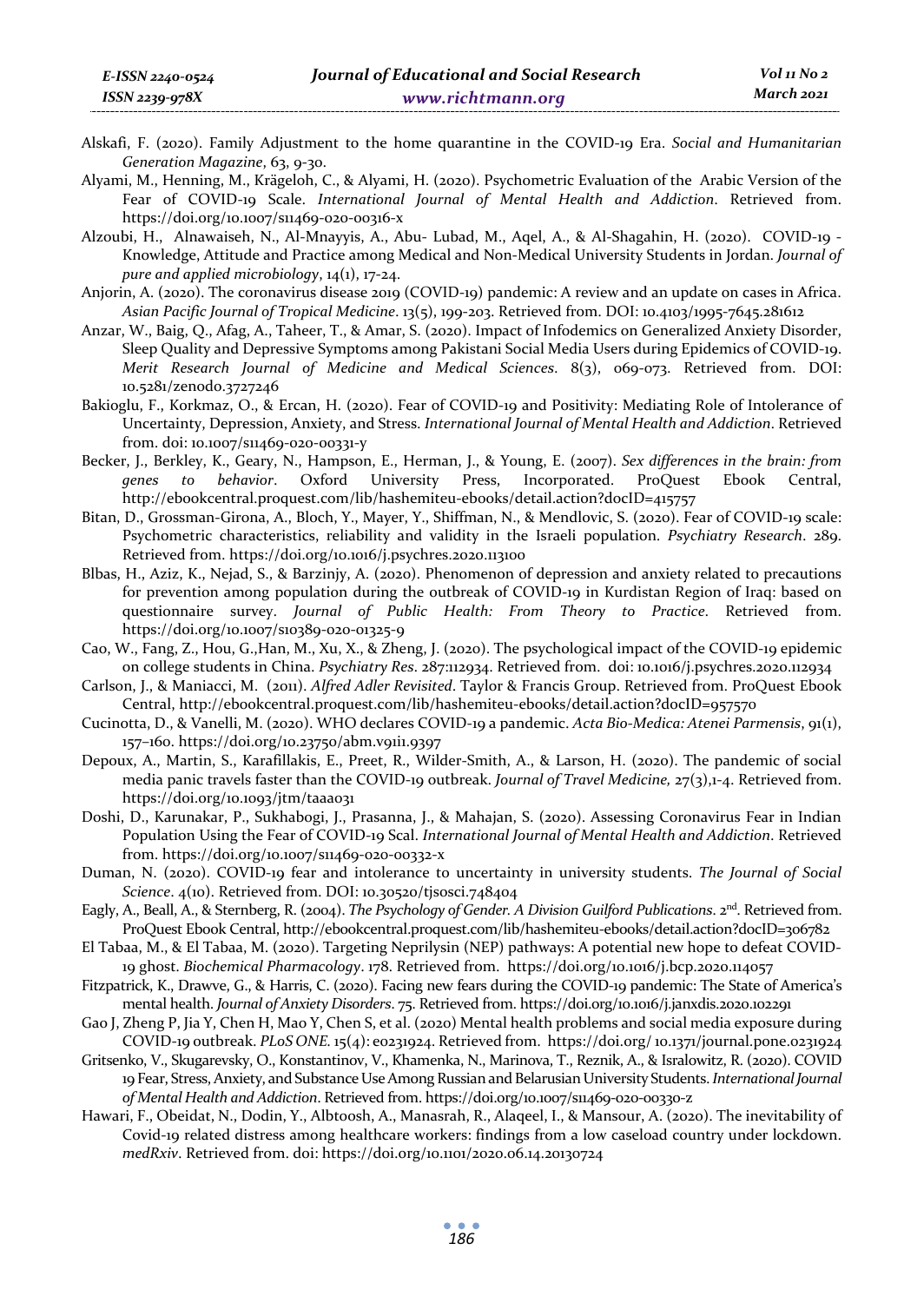- Helmy, Y., Fawzy, M., Elaswad, A., Sobieh, A., Kenney, S. & Shehata, A. (2020). The COVID-19 Pandemic: A Comprehensive Review of Taxonomy, Genetics, Epidemiology, Diagnosis, Treatment, and Control. *Journal of Clinical Medicine Review*. 9. Retrieved from. doi:10.3390/jcm9041225
- Holmes, A., OConnor, C., Perry, H., Tracey, I., Wessely, S., Arseneault, L., Ballard, C., Christensen, H., Silver, C., Everall, I., Ford, T., John, A., Kabir, T., King, K., Madan, I., Michie, S., Przybylski, K., Shafran, R., & Sweeney, A., et al. (2020). Multidisciplinary research priorities for the COVID-19 pandemic: a call for action for mental health science. *The Lancet Psychiatry*. 7. Retrieved from. https://doi.org/10.1016/S2215 0366(20)30168-1
- Isiko, A. (2020). Religious construction of disease: An exploratory appraisal of religious responses to the COVID-19 pandemic in Uganda. *Journal of African Studies and Development*. 12(3), 77-96. Retrieved from. DOI: 10.5897/JASD2020.0573.
- Jeffrey, L. (2013). *The Infested Mind : Why Humans Fear, Loathe, and Love Insects*. Oxford University Press. Retrieved from. http://ebookcentral.proquest.com/lib/hashemiteu-ebooks/detail.action?docID=1426640
- Kacmarova, M. Babincak, P., & Vargova, D. (2020). Fear of poverty verification of its relationship to socio-economic status and selected personality variables. *Individual and Society*. 22(1), 44-53. Retrieved from. https://doi.org/10.31577/cas.2019.01.552
- Lee, M., & You, M. (2019). Psychological and Behavioral Responses in South Korea During the Early Stages of Coronavirus Disease 2019 (COVID-19). *International Journal of Environmental Research and Public Health*. 17. Retrieved from. doi:10.3390/ijerph17092977
- Lin, Y. (2020). Social reaction toward the 2019 novel coronavirus (COVID-19). Soc. *Health Behav*. 3(1), 1–2. Retrieved from. https://doi.org/10.4103/SHB.SHB\_11\_20
- Magnusson, B., & Zalloua, Z. (2012). *Global, Studies Symposium On Contagion, Whitman College Contagion : Health, Fear, Sovereignty*, University of Washington Press. Retrieved from. http://ebookcentral.proquest.com/lib/hashemiteuebooks/detail.action?docID=3444490
- Mahmud, S., Talukder, M., & Rahman, M. (2020). Does 'Fear of COVID-19' trigger future career anxiety? An empirical investigation considering depression from COVID-19 as a mediator. *International Journal of Social Psychiatry*. Retrieved from. DOI: 10.1177/0020764020935488
- Mamun, M., & Griffiths, M. (2020). First COVID-19 suicide case in Bangladesh due to fear of COVID 19 and xenophobia: Possible suicide prevention strategies, *Asian Journal of Psychiatry*, 51,102073. Retrieved from. https://doi.org/10.1016/j.ajp.2020.102073
- Mani, V., Sarkar, Z., & Gutti, N. (2020). A Study of the Impact of the COVID-19 Pandemic on Anxiety Levels of Young Adults in India. *J. Evolution Med. Dent. Sci*. 9(31). Retrieved from. DOI: 10.14260/jemds/2020/485
- Martínez-Lorca, M., Martínez-Lorca, A., Criado-Álvarez, J., Armesilla, D., & Latorre, J. (2020). The fear of COVID-19 scale: Validation in spanish university students. *Psychiatry Research*. 293. https://doi.org/10.1016/j.psychres.2020.113350
- Naser, A., Dahmash, E., Al-Rousan, R., Alwafi, H., Alrawashdeh, H., Ghoul, I., Abidine, A., Bokhary, M., Al-Hadithi, H., Ali, D., Abuthawabeh, R., Abdelwahab, G., Alhartani, Y., Al-Muhaisen, H., and Dagash, A. (2020). "Mental health status of the general population, healthcare professionals, and university students during 2019 coronavirus disease outbreak in Jordan: a cross-sectional study". *medRxiv*. Retrieved from. https://doi.org/10.1101/2020.04.09.20056374
- Neal, D. (2012). *Social Media for Academics: A Practical Guide*. Elsevier Science & Technology. Retrieved from. ProQuest Ebook Central, http://ebookcentral.proquest.com/lib/hashemiteu ebooks/detail.action?docID=1574976
- Ozdin, Z., & Ozdin, S. (2020). Levels and predictors of anxiety, depression and health anxiety during COVID-19 pandemic in Turkish society: The importance of gender. *International Journal of Social Psychiatry*. 1-8. Retrieved from. DOI: 10.1177/0020764020927051
- Pakpour, A., Griffiths, M., & Lin, C. (2020). Assessing the psychological response to the COVID-19: A response to Bitan et al. "Fear of COVID-19 scale: Psychometric characteristics, reliability and validity in the Israeli population". *Psychiatry Research*, 290. Retrieved from. https://doi.org/10.1016/j.psychres.2020.113127
- Patra, B., Behura, J., Dewan, V., Yadav, T., Datta, V., & Bahl, D. (2020). Can we predict the duration of COVID-19 pandemic? an observational analysis. *International Journal of Community Medicine and Public Health*. 7(8),3062-3068. Retrieved from. DOI: http://dx.doi.org/10.18203/2394-6040.ijcmph20203379
- Perez-Belmonte, L., Lopez-Carmona, M., Quevedo-Marin, J., Ricci, M., Martin-Carmona, J., Senz-Canvas, J., Lopez-Sampalo, A., Martin-Escalante, M., Bernal-Lopez, M., & Gomez-Huelgas, R. (2020). Differences between Clinical Protocols for the Treatment of Coronavirus Disease 2019 (COVID-19) in Andalusia, Spain). *International Journal of Environmental Research and Public Health*. 17(18). Retrieved from. https://doi.org/10.3390/ijerph17186845
- Plamper, J., & Lazier, B. (2012). *Fear : Across the Disciplines*. University of Pittsburgh Press. Retrieved from. http://ebookcentral.proquest.com/lib/hashemiteu-ebooks/detail.action?docID=2039409. Created from hashemiteu-ebooks on 2020-07-21 01:07:03